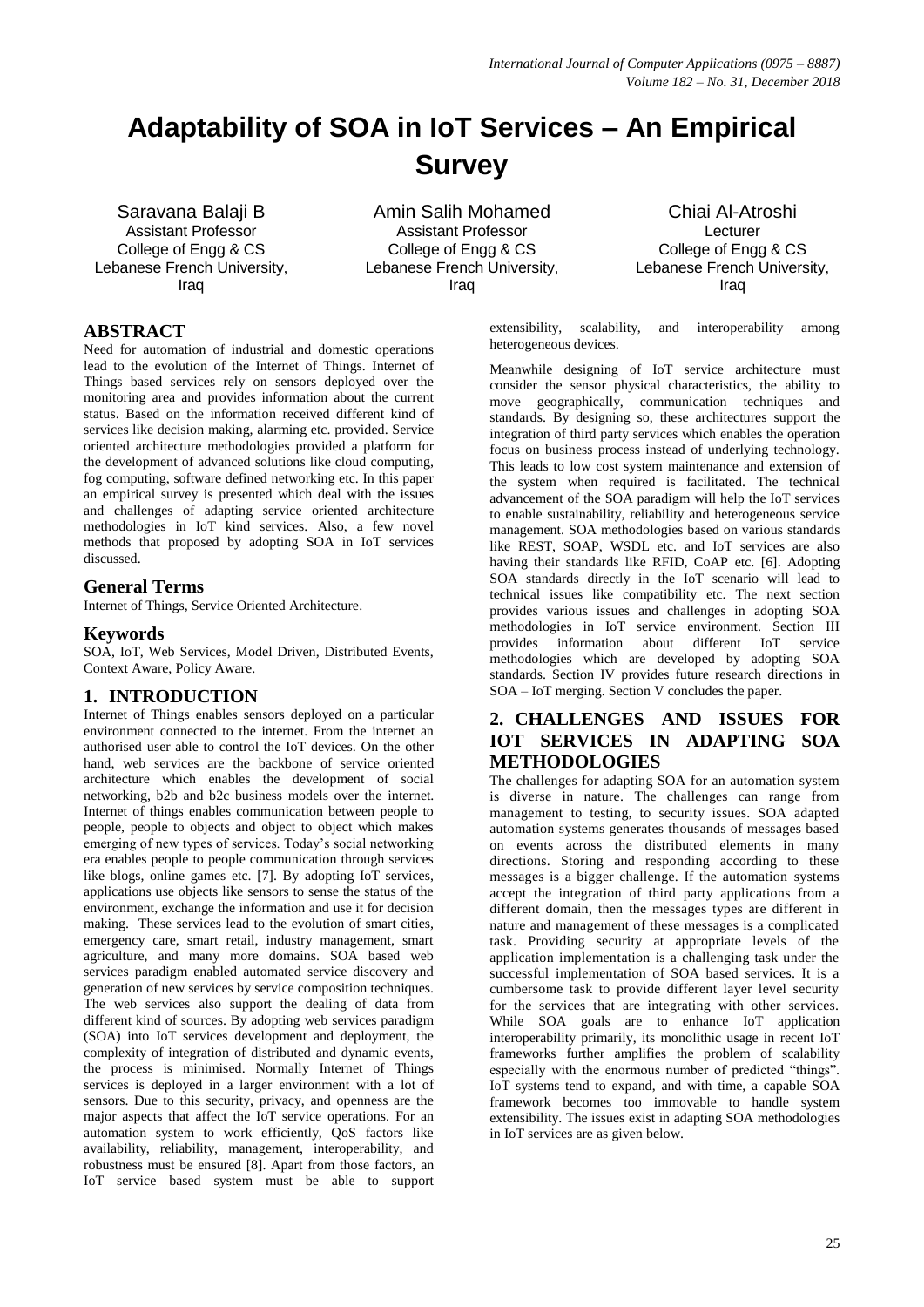**No standard format for the description of services:** web services and SOA are having standards like WSDL, SOAP etc. But there is no standard format for description services is available for IoT based services. This has posed a great challenge in the issue of integration. Recent trends in context awareness and data management have applied the semantic web technologies of Ontology Web Language (OWL), but still, there exist no standard methods to describe IoT services both at the high and low semantic level [1].

**Lack of context awareness based services:** The context awareness is applied in SOA based services adequately. Current IoT systems suffer from insufficient context awareness of services due to inexpertly modeled semantics proliferating various unevenly distributed ontologies and incoherent semantics for services [2]

**No standard service classification:** In IoT based service implementation, device category used for cataloging the service offered in the environment. This type of practice attributes service to devices based on the unique identifier of both devices and services [3]. Meanwhile, there is no standard service classification is available as IoT services depend on devices where different device standards are in the market for device manufacturing. These services made discoverable if a request made to the service or device identifier

**Complex data visualisation and analysis:** IoT based services generally generate a large amount of data which needs big data processing techniques. As of now, current techniques are not emerged to support IoT based data processing effectively. The available standards provide little scope for tailored data collection and visualisation. Tailored data visualisation and analysis from an object's activities and environment can provide invaluable insight into the wellbeing and the continued adequacy of the system [4].

While developing solutions for the above issues, certain challenges need to address. The challenges are as given below.

*Scalability* The adaptability of IoT based services in many domains lead to the evolution of new kind of services. This will make the IoT based service discovery a cumbersome issue. The role of sensors as service providers, receiving stations, etc. are to be clearly defined. The integration of existing IoT services will become a challenge.

*Heterogeneity* New IoT standards need to be backward compatible and also must support heterogeneous service integration. This is feasible because of the availability of different service discovery protocols and IoT service datamodels that can be exploited towards subscribing, advertising and discovering services; Semantic heterogeneity, also become a challenge if different data models adapt different data representation techniques.

*Mobility* The IoT services mainly depend on wireless sensors. To explore the new opportunities of deploying IoT services in different domains, the service should support mobility. Developing standards for mobility based IoT services is a challenging task.

*Security* Any new emerging technology faces security issues as a great bottleneck for their adaptability in new domains. As IoT services based on sensors which run on battery power and minimum hardware is available, enforcing higher level security techniques is a challenging task. For any cost, security implementation cannot be compromised.

*Fault Management* IoT services are emerged to serve in a hazardous environment and in those cases, fault management is a difficult task. For example, enhancing the life time of service by enforcing new techniques for sensor awake and sleep switching is difficult in challenging environments.

# **3. SOA - IOT COLLABORATIVE SYSTEMS**

Given adapting SOA methodologies in IoT implementation, vast research is in progress in academia and industry, and few methods have proposed. The proposed solutions discussed below

# **3.1 Model Driven Development of SO-IoT Applications**

This system proposed by Claudia et al. [5]. This methodology supports the development of Service oriented Internet of Things applications based on model driven development approach. The proposed method uses four phases for development of SOA based IoT applications: 1) analysis of business requirements, 2) definition of the business logic, 3) design of the integrated services solution and 4) generation of the technological solution. By using semi-automatic and automatic transformation of business models, this approach reduces the development time and expenditures towards software development.

# **3.2 SOA based intelligent decision making in IoT services**

The system proposed by Alfonso et al. [9] is COLLECT: COLLaborativE ConText-aware Service Oriented Architecture for Intelligent Decision-Making in the Internet of Things. By developing a light message broker, the proposed system facilitates the integration of heterogeneous service domain context data. It also developed an enterprise service bus for effective delivery of data to several agents and their collaborative participation in the service. This system comprises the following components: enterprise service bus, context broker, CEP engine, data suppliers and complex events topic based broker. The service flows implemented in this system are: pattern deployment in the CFP engine, domain specific data reception, contextual data reception, complex event detection and submission to the message broker.

# **3.3 Policy aware SOA for M-M**

#### **communication**

The system proposed by Georglos et al. [10] is Secure Machine-to-Machine Service-Oriented Architecture (SeMMA). This system comprises four domains: M2M device domain, M2M network domain, M2M application domain, M2M service domain. The proposed M2M domains empower policy management, and thus enables business logic decision making. The service domain is responsible for the analysis of events and the development of applicable business rules. The details regarding the published IoT services and their associated service properties combined with the relevant business documents are maintained by the service registry. The proposed architecture developed a policy manager through which the enforcement of policies using an SOA based policy regulation taken place. Due to this policy enforcement, the security threats to event based M2M communication minimised.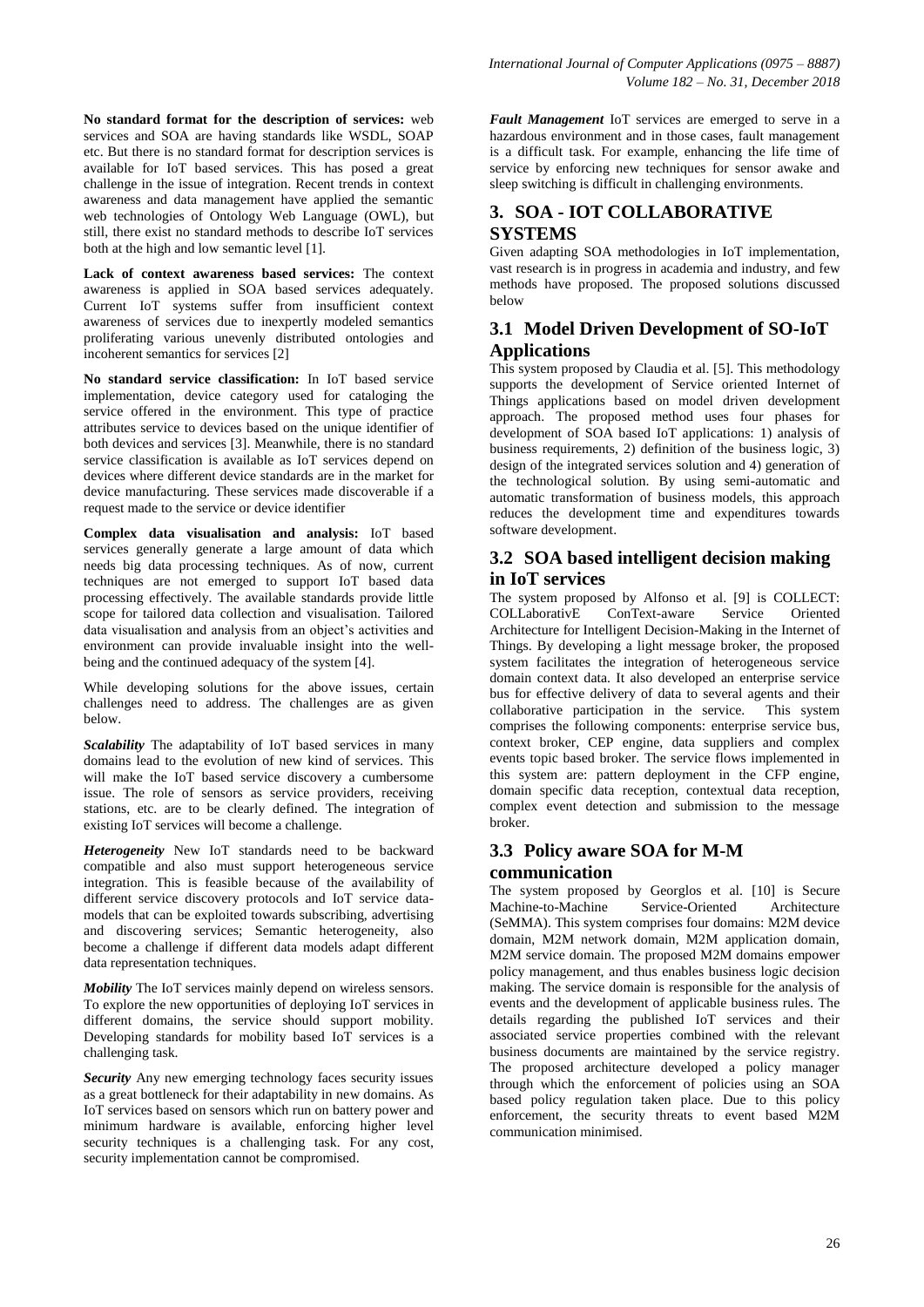#### **3.4 Engineering Web Services for IoT**

In [11] Evelina et al. proposed a method for developing web services for the Internet of Things domain. The authors proposed a high level design approach for RESTful web services interfaces for trust and configuration management, and fault and security management. The proposed methodology studied over mobile monitoring paradigm, and it involves the following phases: Mobile Agent registration, configuration management, reporting of measurements data, fault and performance management.

#### **3.5 SOA based IoT Service Platform**

In [12] Yang et al. proposed a distributed event-based IoT service platform aims to enable the IoT domain services creation and minimise the complexity of service accessibility. The authors adopted service-oriented principles for the design and development of middleware for publish/subscribe operations. The IoT service message communication operations based on the SOAP protocol. This network operations enables the delivering of service invocations and

also supports service endpoint addressing for service routing. The developed EDSOA platform consists of three parts: a distributed resource pool, a DEBS-based service environment, and a flexible service process utility. IoT resource models are the background adopted for the development of distributed resource pool. The IoT services registration done through resource register interfaces, and service discovery operations are through lookup interfaces. The proposed DEBS based environment allows resource updating service subscribes to data update events. The events from sensors are collected and pushed towards the subscribing services by the publish/subscribe service bus. Based on the events received, the new resource attributes that are received is used to revive the resource instances by the updating service and replaces the old instances in the resource pool.

# **4. EMPIRICAL COMPARISON**

The above discussed methodologies are compared based on the tools used, techniques adapted and other factors which given in the table below.

| S.No           | <b>IoT</b> System                                                                                                                                  | <b>Development</b><br><b>Model</b>    | <b>Phases</b>                                | <b>Test Case Used</b>                  | <b>Concepts and</b><br><b>Players</b> |
|----------------|----------------------------------------------------------------------------------------------------------------------------------------------------|---------------------------------------|----------------------------------------------|----------------------------------------|---------------------------------------|
| $\mathbf{1}$   | Model-Driven Development of<br>Service Oriented<br><b>IoT</b> Applications                                                                         | Model Driven                          | <b>Business requirement</b><br>analysis      | <b>Smart Vehicle</b>                   | Devices                               |
|                |                                                                                                                                                    |                                       | <b>Business logic</b><br>definition          |                                        |                                       |
|                |                                                                                                                                                    |                                       | Integrated service<br>design                 |                                        | <b>Sensors</b>                        |
|                |                                                                                                                                                    |                                       | Technological solution<br>generation         |                                        |                                       |
| $\overline{c}$ | <b>COLLECT: COLLaborativE</b><br>ConText-aware Service<br>Oriented<br>Architecture for Intelligent<br>Decision-Making in the Internet<br>of Things | <b>Context Aware</b>                  | Enterprise service bus                       | Air Quality<br>(Air4Health)            | Air quality                           |
|                |                                                                                                                                                    |                                       | Context broker                               |                                        | Hospital alerts                       |
|                |                                                                                                                                                    |                                       | CEP engine                                   |                                        |                                       |
|                |                                                                                                                                                    |                                       | Data suppliers                               |                                        | Global alert                          |
|                |                                                                                                                                                    |                                       | Complex events topic<br>based message broker |                                        |                                       |
| 3              | Policy-aware Service Oriented<br>Architecture for Secure<br>Machine-to-Machine<br>Communications                                                   | Policy Aware                          | M2M device domain                            | Intelligent Bus on<br>Campus (iBuC)    | Control units                         |
|                |                                                                                                                                                    |                                       | M2M network domain                           |                                        |                                       |
|                |                                                                                                                                                    |                                       | M2M application<br>domain                    |                                        | Estimated time of<br>arrival          |
|                |                                                                                                                                                    |                                       | M2M service domain                           |                                        |                                       |
| $\overline{4}$ | Web Services for Internet of<br><b>Things Applications</b>                                                                                         | <b>RESTful Web</b><br><b>Services</b> | Mobile monitoring<br>core functions          | Database Gateway<br><b>Utilization</b> | Subscription<br>requests              |
|                |                                                                                                                                                    |                                       | Mobile monitoring<br>web service design      |                                        |                                       |

**Table 1: Empirical Comparison**